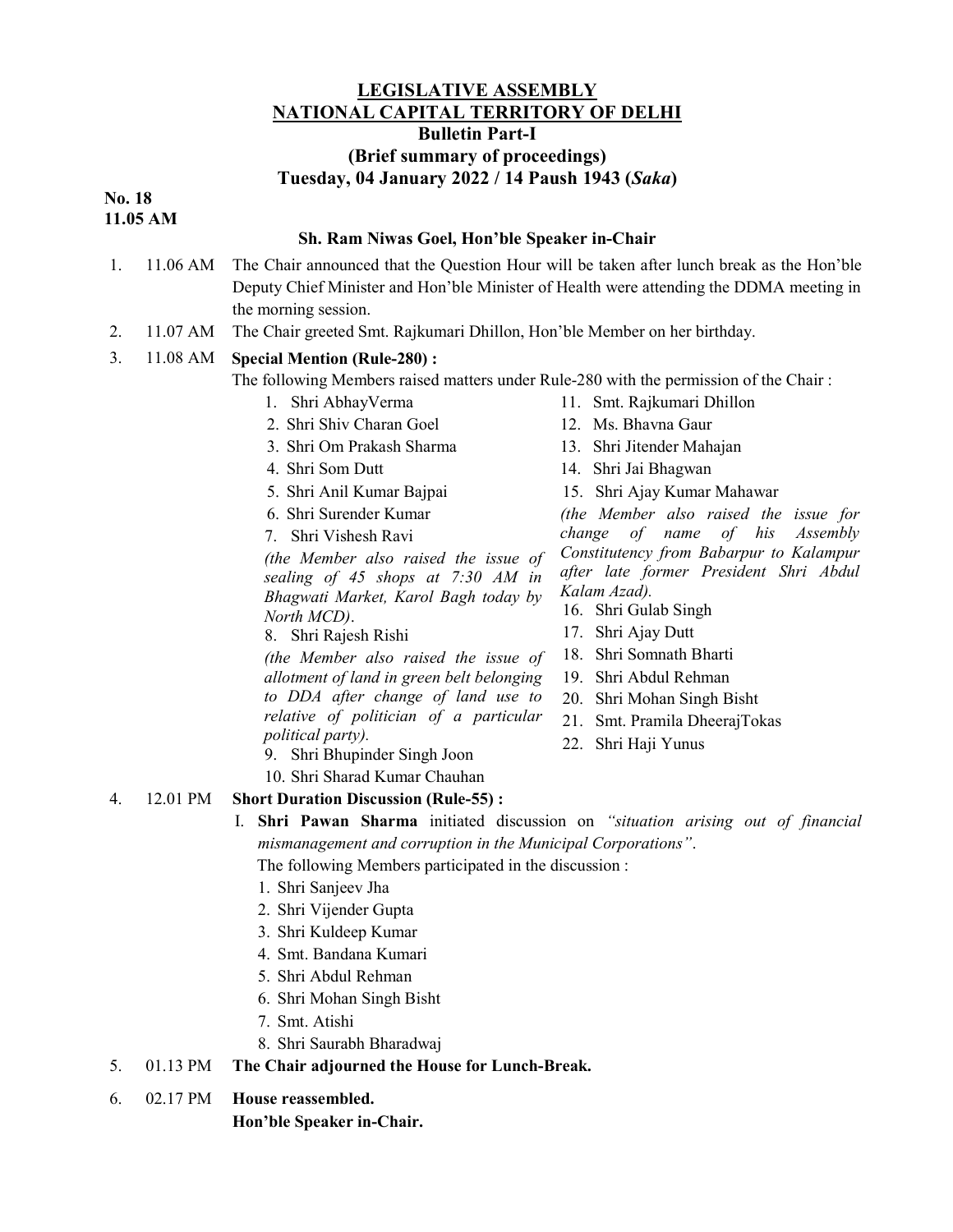### 7. 02.17 PM Adoption of Report :

Shri Akhilesh Pati Tripathi, Hon'ble Chairperson of Committee of Privileges made a brief statement about the contents, observations and recommendation of the First Report of Committee of Privileges.

Shri Saurabh Bharadwaj, Hon'ble Member moved that "This House agrees with the First Report of Committee Privileges presented to the House on 03<sup>rd</sup> January 2022". The Motion was put to vote and adopted by voice-vote.

8. 02.29 PM Presentation & Adoption of Report : Shri Dilip Kumar Pandey, Hon'ble Chief Whip presented the Second Report of Business Advisory Committee.

Also moved that the Report be adopted.

The Motion was put to vote and adopted by voice-vote.

### 9. 02.31 PM Question Hour :

Starred questions No. 21 & 22 were asked and replied to. Uproar in the House on certain objectionable remarks made by Shri Vijender Gupta, Hon'ble Member. Sloganeering and counter sloganeering follow.

Hon'ble Leader of Opposition along with Members of Opposition staged a walkout. Starred question No. 23 was asked and replied to.

### Questions referred to Committee of Privileges :

Ms. Bhavna Gaur, Shri Saurabh Bharadwaj, Shri Visesh Ravi, Hon'ble Members informed the Chair that the reply to Questions from Revenue Department and MCDs were not being received or improper/incomplete replies were being received. The Members of the House demanded that the same be referred to an appropriate Committee.

The Chair referred the matter of all unanswered Questions to the Committee of Privileges. Hon'ble Members of Opposition resumed their seats.

Starred questions No. 24, 25 & 27 to 30 were asked and replied to.

Replies to Starred Questions No. 26 & 31 to 40 & Un-Starred Questions Nos. 83 to 196 laid on the table except replies to Un starred Question No. 193, 194 & 195 which were not received.

#### 10. 03.33 PM Consideration and Passing of Bills :

I. Shri Rajendra Pal Gautam, Hon'ble Minister of Directorate of Gurdwara Election moved that 'The Delhi Sikh Gurdwaras (Amendment) Bill, 2022'(Bill No. 01 of 2022) introduced in the House on  $03<sup>rd</sup>$  January, 2022 be taken into consideration.

Shri Ramvir Singh Bidhuri, Hon'ble Leader of Opposition expressed his views on the Bill.

Shri Rajendra Pal Gautam, Hon'ble Minsiter replied.

The Bill was considered clause-wise.

Hon'ble Minister moved that the Bill be passed.

The Motion was put to vote and adopted by voice-vote.

## II. Shri Manish Sisodia, Hon'ble Deputy Chief Minister moved that 'Delhi Teacher University Bill 2022' (Bill No. 02 of 2022) introduced in the House on  $03<sup>rd</sup>$  January, 2022 be taken into consideration.

The following Members participated in the discussion.

- 1. Smt. Atishi
- 2. Shri Kuldeep Kumar
- 3. Shri Om Prakash Sharma
- 4. Shri Ajay Dutt